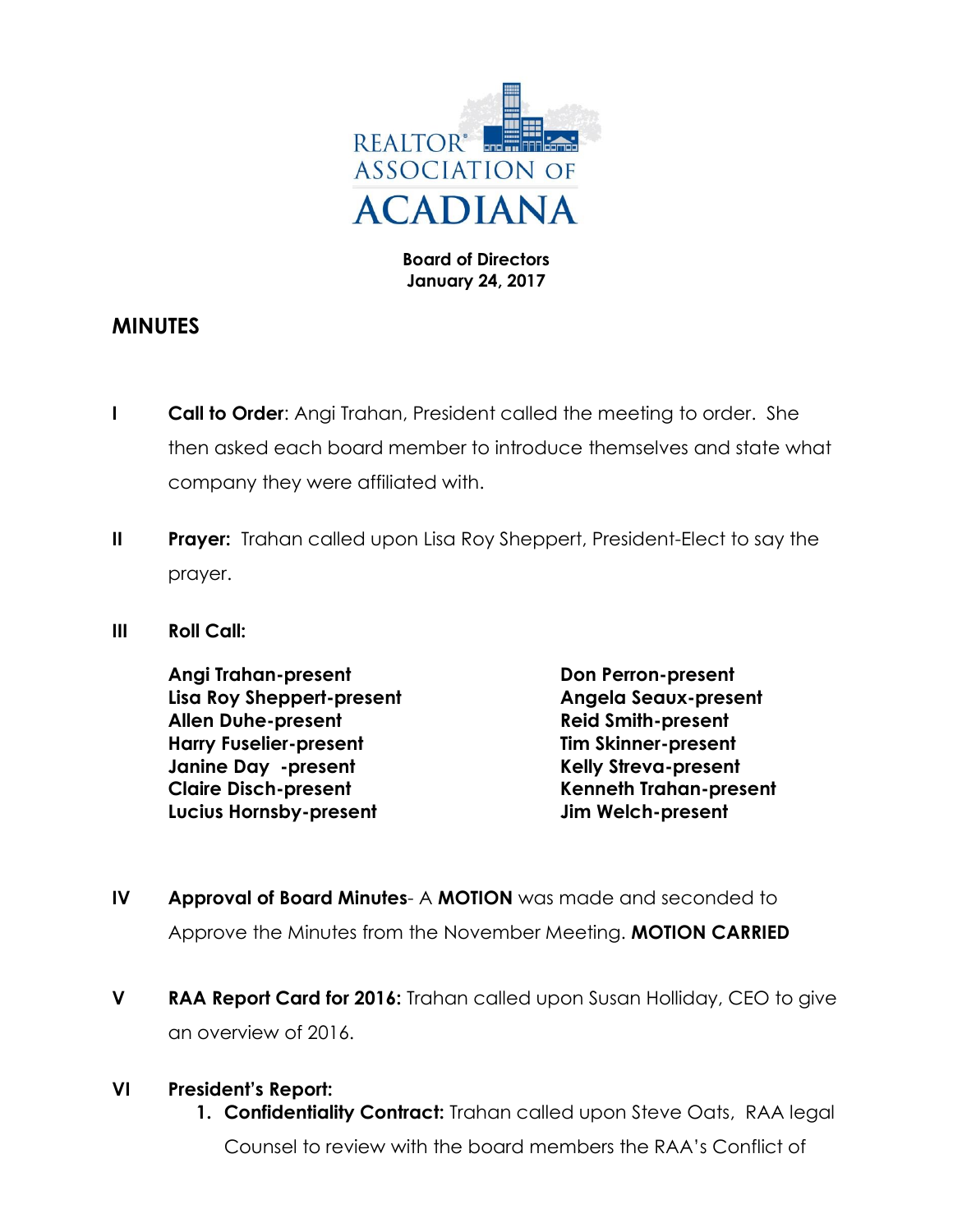Interest and Confidentiality Policy. Board members were then asked to sign the 2017 policy and return to the CEO.

**2. 2017 Dues Renewal Report:** Trahan updated the board that to date RAA has 1340 Active members. Staff estimates are a 9% membership loss which is in line with previous years.

The 2017 Annual Budget is based upon a 5-year average renewal number of 1072 plus gaining an additional 165 members, so as of the meeting date we have already met our 2017 membership projected numbers.

**3. Semi-Annual Member Services report:** Trahan reported the new Semi-Annual Service billing went smoother than expected. Only 135 members were billed the \$35 late fee. As of Monday January 23rd, at noon there were only 12 people who have not paid the Semi-Annual Service fee.

**4. RAA Leadership Academy:** Trahan reported RAA opened up applications for the 2017 RAA Leadership Academy. Eight members applied to be a part of the 2017 class. The RAA Leadership Program is limited to 5 people. The Program will be chaired by the Immediate Past President of RAA, Allen Duhe.

Trahan stated the Executive Committee is recommending the following be selected:

Marianna Ducharme with Keaty Real Estate

Lori McGrew with Keaty real Estate

Ivan Jennings with Keller Willliams

Kimberely LaFleur with van Eaton & Romero

Lynzie Blancahrd with Coldwell Banker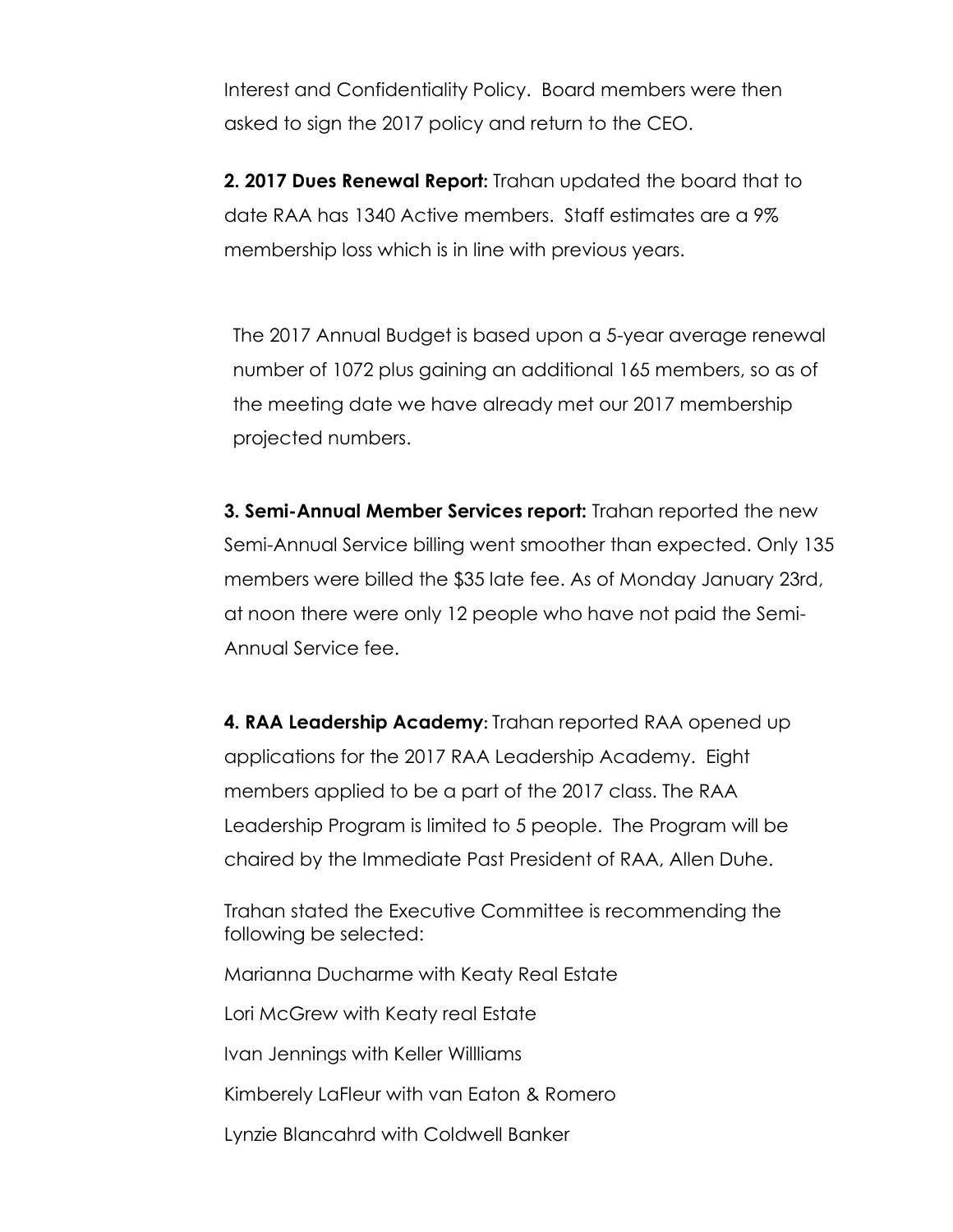A **MOTION** was made and seconded to approve the recommended names for the Leadership Program as suggested by the Executive Committee**. MOTION CARRIED**

**5. 70th Anniversary:** Trahan reported RAA will officially turn 70 this year. In preparing for this momentous event Trahan chaired a committee along with several esteemed past presidents: Karen Cowen, Wendy Howell, Allen Duhe and Lori McCarthy. The goal of the committee is to celebrate all year long and to have one big birthday party for the membership. Trahan referred the board to the 70<sup>th</sup> Anniversary Timeline which was included in the board packet. Trahan also alerted members to the new logo to commemorate the 70<sup>th</sup> Anniversary. Finally, RAA will host a 70<sup>th</sup> Birthday Bash on Wednesday, March 29<sup>th</sup> at Vermilionville. The event is FREE for members and will have food, adult beverages and music.

#### **VII Committee Reports:**

A. **MLS**: Trahan called upon MLS Chair, Don Perron to give the MLS report. Perron referred members to the minutes from the January Meeting.

A **MOTION** was made and seconded to approve the minutes from the January Meeting. **MOTION CARRIED.**

A **MOTION** was Made and seconded to for the MLS Committee to review the MLS Rules and Regulations as they pertain to allowing SUPRA Access for Home Inspectors with special consideration to the liability of the RAA and to strongly urge the MLS Committee to consider rescinding Home Inspectors Supra access. **MOTION CARRIED**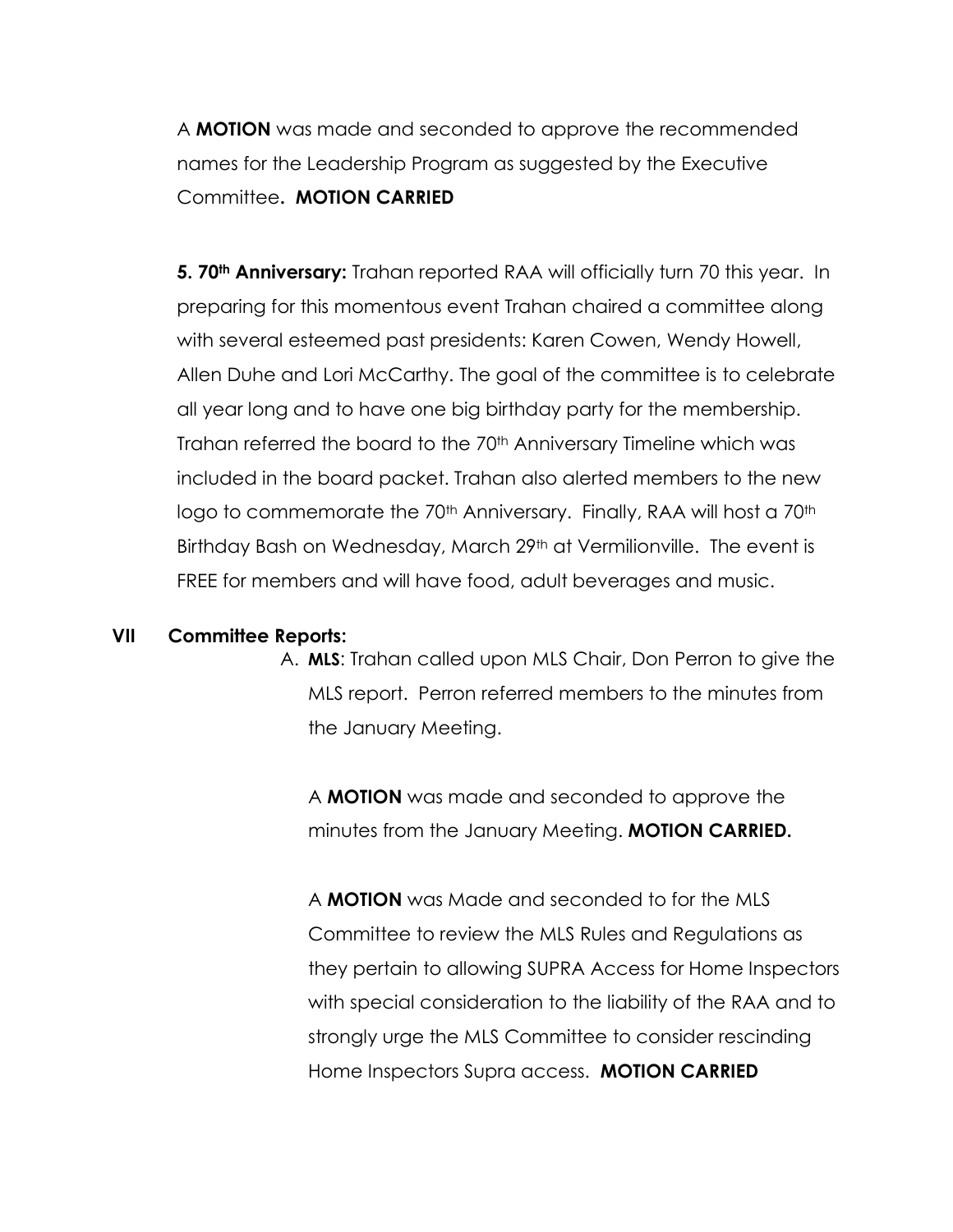A **MOTION** was made and seconded to form a Task Force to review the current MLS Rules and Regulations concerning SUPRA Access for home inspectors. **MOTION CARRIED**

**B. RCA:** Tim Skinner reported on the recent minutes from the RCA. A **MOTION** was made and seconded to approve the minutes from the RCA meeting. **MOTION CARRIED**

**VIII Treasurer's Report:** Harry Fuselier reported the current membership number reflected in today's report was 1341 active members. This number includes 23 new members to date for January. He also noted we ended 2016 with a total of 1509 members. The Prudential Account as of December 31st is \$662,947.72.

Fuselier then reported on the 2016-year end financials noting the expenses contained within the Unbudgeted expense line item.

Finally, Fuselier reported the board would need to confirm his appointments to the 2017 Budget & Finance team. There are 6 seats available. Three seats are for a 2-year term and 3 seats are for a 3 year term.

# **A MOTION was made and seconded to approve the following members to the 2017 Budget & Finance Team:**

Billy McCarthy- 2 Year term Judy Garber- 2 Year term Kristi Andersen- 2 Year Term Carol Grindrod- 3 Year term Jeremy Harson- 3 Year Term